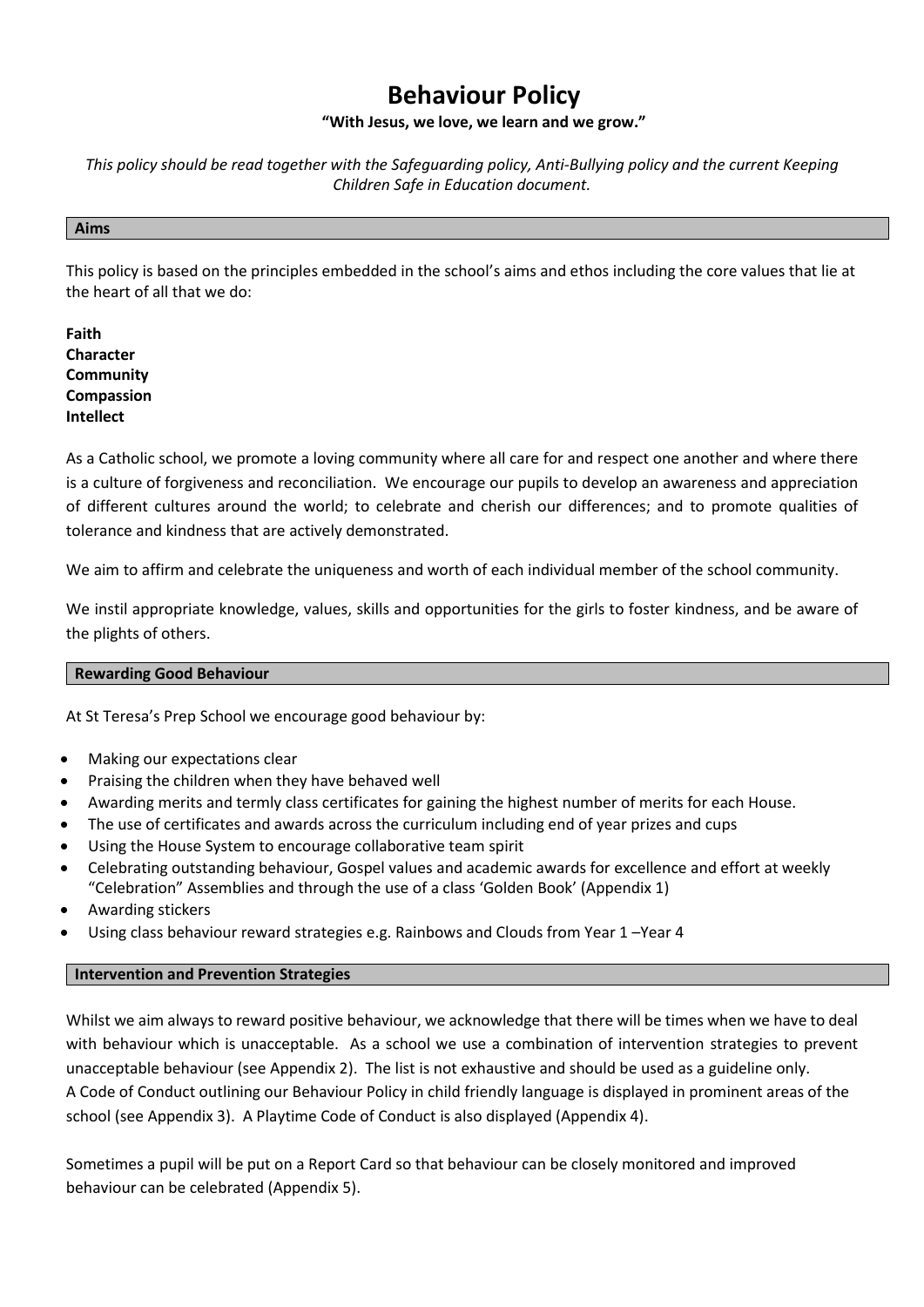# **Behaviour Consequences**

In life, there are always consequences to our actions. Similarly, in school, if behaviour is unacceptable, there will always be a consequence. Staff take individual circumstances, and the ages of those involved, into consideration when deciding the consequences of a child's action. The following guidelines are not exhaustive but might include:

| Level        | Examples of behaviour                                 | Actions/Consequences which may face pupils     |
|--------------|-------------------------------------------------------|------------------------------------------------|
| $\mathbf{1}$ | Calling out/talking in class or assembly              | Rule reminder                                  |
|              | Interrupting                                          | Verbal warning                                 |
|              | Ignoring instructions                                 | If behaviour continues, move to the next level |
|              | Silly noises                                          |                                                |
|              | Rough play                                            |                                                |
|              | Pushing in line                                       |                                                |
|              | Running in the corridor                               |                                                |
| 2            | Repeat occurrence of the above                        | Warning and choice                             |
|              | Not working                                           | Apology                                        |
|              | Being disruptive or cheeky                            | Missed playtime                                |
|              | Name calling                                          | At playtime, remain with the member of staff   |
|              | Disrespectful/Threatening gestures                    | on duty                                        |
|              | Taunting/Teasing                                      | Order Marks (Year 5 and 6 only)                |
|              | Aggressive Play e.g. hair pulling                     |                                                |
|              | Missing homework                                      |                                                |
| 3            | Repeat occurrence of the above                        | Sent to Director of Pastoral or Deputy Head if |
|              | Throwing small objects                                | not available                                  |
|              | Deliberately harming someone                          | Parents informed verbally by class teacher     |
|              | Deliberate damage to property                         | Missed playtime with the member of staff       |
|              | Swearing                                              |                                                |
|              | Lying                                                 |                                                |
|              | Defiance                                              |                                                |
| 4            | Repeat occurrence of the above                        | Sent to Deputy Head and Head notified          |
|              | Fighting/biting (Upper Prep)                          | Meeting with parents                           |
|              | Bringing inappropriate/dangerous objects into         | Internal suspension                            |
|              | school                                                | <b>Report Card issued</b>                      |
|              | Verbal abuse and use of discriminatory language to    |                                                |
|              | staff/children                                        |                                                |
|              | Inappropriate use, or content, on a digital           |                                                |
|              | device/social media e.g. sharing of any image of a St |                                                |
|              | Teresa's girl                                         |                                                |
|              | Serious damage to property                            |                                                |
|              | False accusations                                     |                                                |
| 5            | Repeat occurrence of the above, having applied        | Head/Deputy Head called via another child      |
|              | previous actions and consequences                     | Meeting with parents                           |
|              | Extremely dangerous/violent or threatening            | <b>External suspension</b>                     |
|              | behaviour that poses a safety risk to themselves or   | Required removal                               |
|              | others                                                |                                                |
|              | Stealing                                              |                                                |
|              | Serious physical abuse to staff/children              |                                                |
|              | Serious foul/discriminatory language or gestures      |                                                |

Please be aware that biting is a developmental phase that some pupils go through and age should be taken into account.

## *Under no circumstances should any member of staff use corporal punishment*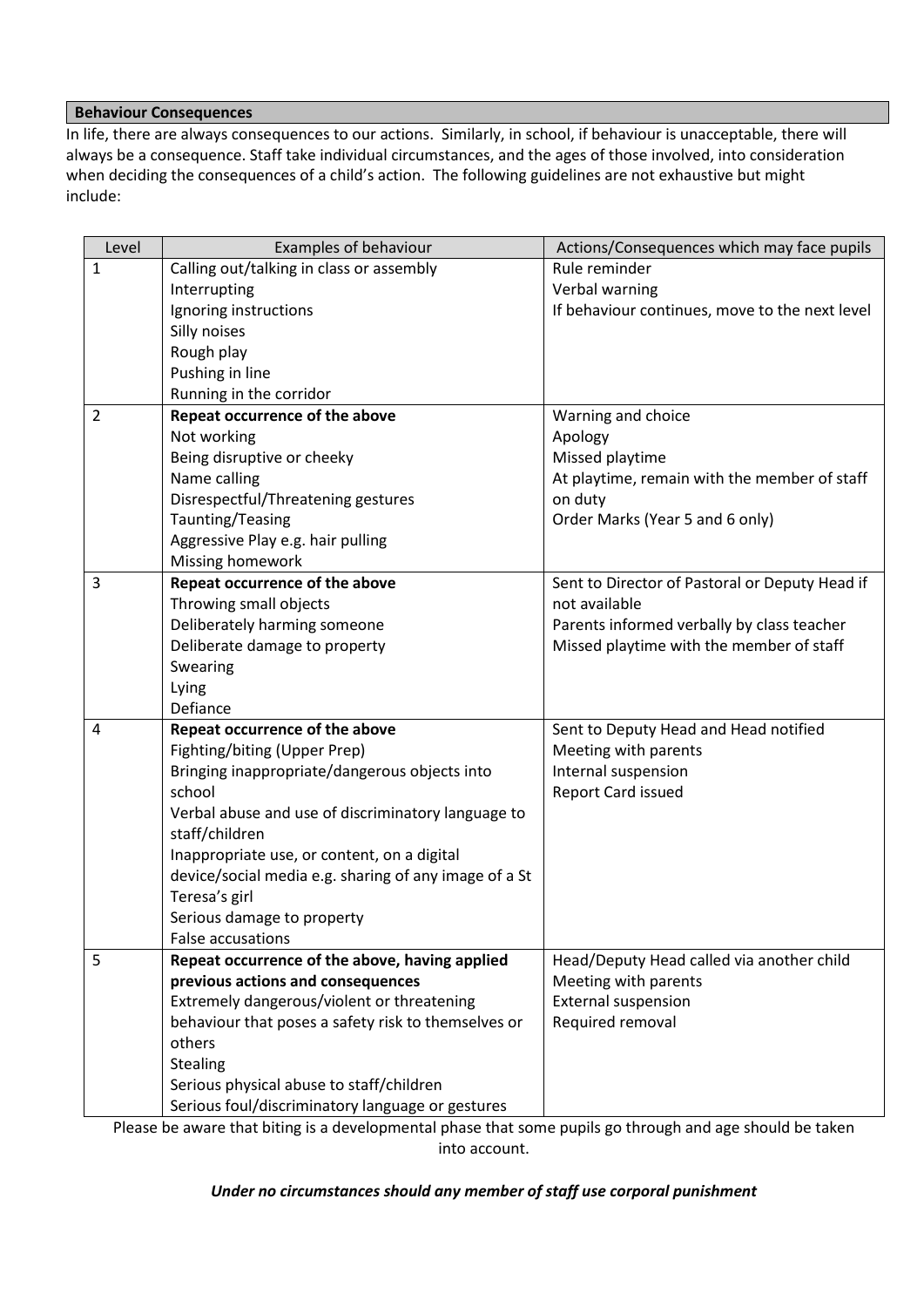## **Bullying and Racism**

Bullying and racism will not be tolerated in our school. *(See Anti-Bullying Policy)*

## **Year 5 and 6**

To support smooth transition for our girls to the Senior School, Year 5 and 6 teachers begin to implement a more Senior School style of rewards and sanctions. Merits continue to be given for good work, excellent behaviour and a good deed. Minor infractions of the school rules and expected behaviour continue to be dealt with immediately by the member of staff concerned. A written comment may be made in the pupil's diary or a verbal warning should be given. However, Order Marks and lunchtime Detentions will begin to be enforced at the discretion of a member of staff:

## **Order Marks**

These are issued at the discretion of a member of staff and can be given for

- Rudeness
- Persistent lateness
- Repeatedly forgetting books, equipment and homework
- Persistent failure to adhere to uniform regulations
- General misbehaviour

The pupil is informed that the order mark has been given and, if appropriate, the Director of Pastoral may talk to the pupil about his/her behaviour. If a pupil receives 3 order marks in a term, the parents or guardians are informed in writing by the Form Teacher.

## *Order marks are not given for trivial offences e.g. first offences in uniform, homework, jewellery.*

#### **Lunchtime Detentions**

Failure to hand in homework or to complete work to a satisfactory standard will result in a lunchtime detention. These detentions are supervised by the member of staff concerned. If a pupil receives 3 lunchtime detentions on a term, the parents or guardians are informed in writing by theClass Teacher.

#### **Whole School Pastoral Monitoring**

Class teachers are responsible for the logging and monitoring of merits, order marks and lunchtime detentions and informing parents when appropriate.

All staff are responsible for recording conversations on to CPOMS after a consultation with a member of staff, pupil or parent about a behaviour issue. These is analysed by the Director of Pastoral every half term and discussed at SLT so that patterns can be quickly identified.

A record is kept in the Headteacher's Office of the sanctions imposed upon pupils for serious behaviour.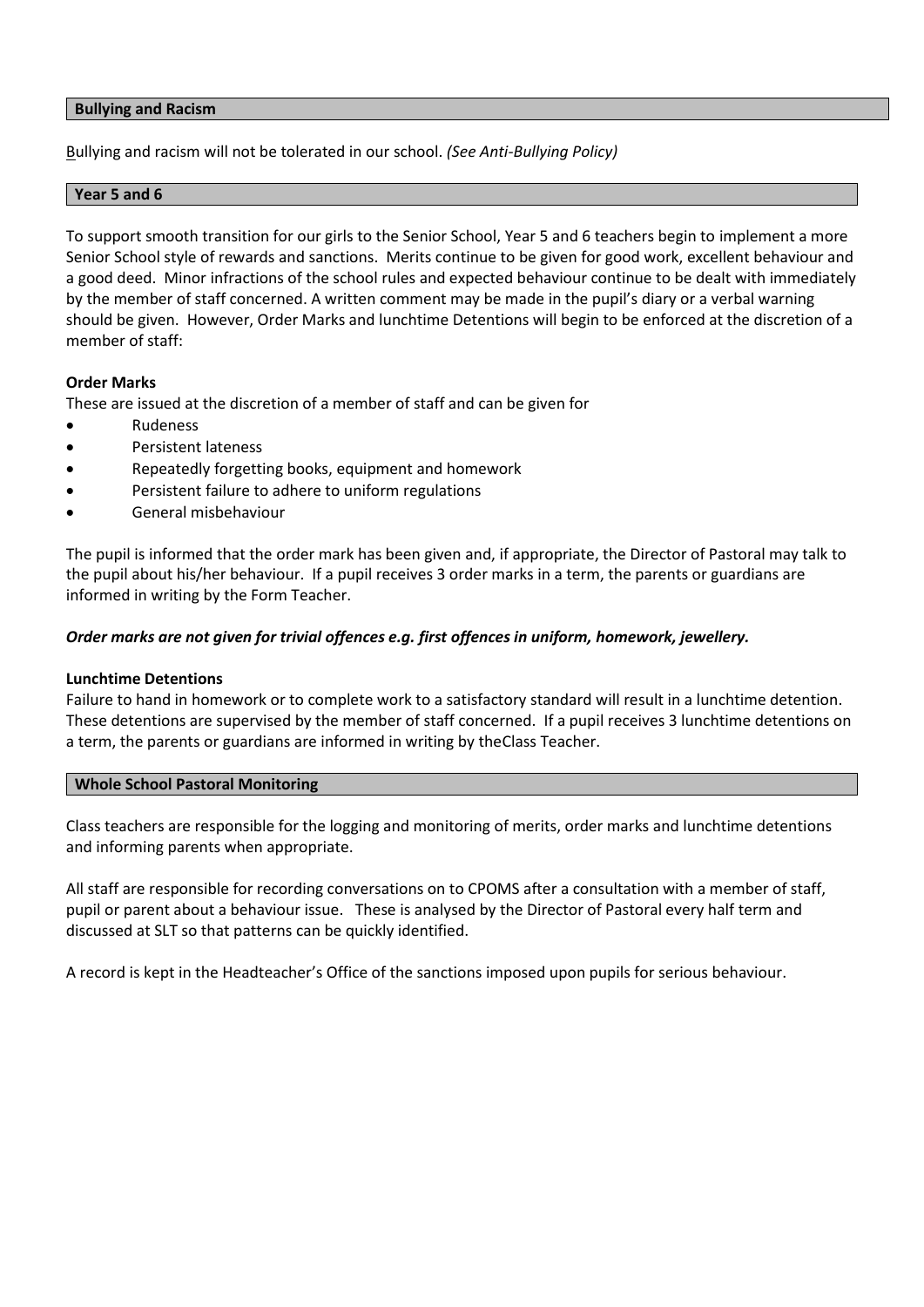## **Expected Standards of Behaviour**

- Be polite and show respect and courtesy for all members of our community, for visitors and the school environment
- Walk in the corridors and on the stairs. Keep to the left.
- Assemble outside classrooms in a calm and orderly manner
- Observe silence before, during and after assembly
- Show good table manners in the dining room and a respectful attitude towards the catering staff
- Food provided in the Dining Room must be eaten there and not removed to be eaten elsewhere. Food and drink must not be consumed in, or carried around, the corridors of the school and must not be consumed in classrooms.
- Wear your school uniform properly and with pride (as specified in the uniform regulations) each day, including on the journey to and from school. You may not go home in your sports kit unless you have been taking part in after school sports' fixtures, training sessions or activities
- Wear the correct clean clothing for Sports lessons and activities
- Ensure that all clothing, sports kit and personal possessions are clearly marked with your name.
- Observe the Playground code of conduct
- Make every effort to keep the school tidy litter must not be dropped in the grounds, buildings on the way to and from school.
- No pupil may leave the school premises without permission everyone must sign out at Reception and sign in again when they return.
- Any personal electronic equipment brought into school is the responsibility of the individual. All items should be handed in to the form teacher and kept securely in the classroom or office.
- Arrive promptly in school for the formal start of the day at 8.30am.

## **Expected Behaviour on a School Trip**

It is expected that all pupils observe the highest standard of politeness, courtesy and conduct at all times. The pupils are representing the school **at all times** and it is expected that they will behave in a way that reflects positively on them as well as the school. Pupils are reminded of their expected behaviour in meetings prior to the trip and during the trip. Where a pupil's behaviour is such that it is likely to cause disruption or spoil the enjoyment of others or be a danger to others, then, if necessary, arrangements will be made for the pupil to be removed from the trip. The School will be consulted first for advice. Any additional costs required will be met by the parents of the individual concerned. The trip leader in conjunction with the designated member of the SLT will make the final decision and will contact parents or designated emergency contact person.

#### **The Role of Staff**

It is essential that all staff should be positive role models at all times for the pupils, for each other and for the school. Any issues or problems arising with pupils, other members of staff or parents should be discussed in private with the relevant member of staff. The full support of all the staff is essential to ensure that the high standard of behaviour at St Teresa's is maintained. Most disciplinary issues will be dealt with by the Class Teacher or the teacher on duty.

## **The Role of Parents**

We request that parents read the school rules and procedures, a copy of which is given to parents with all other important information on joining the school. Parent are expected to support the staff in their endeavours to maintain high standards of behaviour and discipline. Should any problems of discipline arise, in the first instance the parent should address the matter to the Class Teacher. Serious issues should be addressed to the Deputy Head/Headteacher of the Prep school.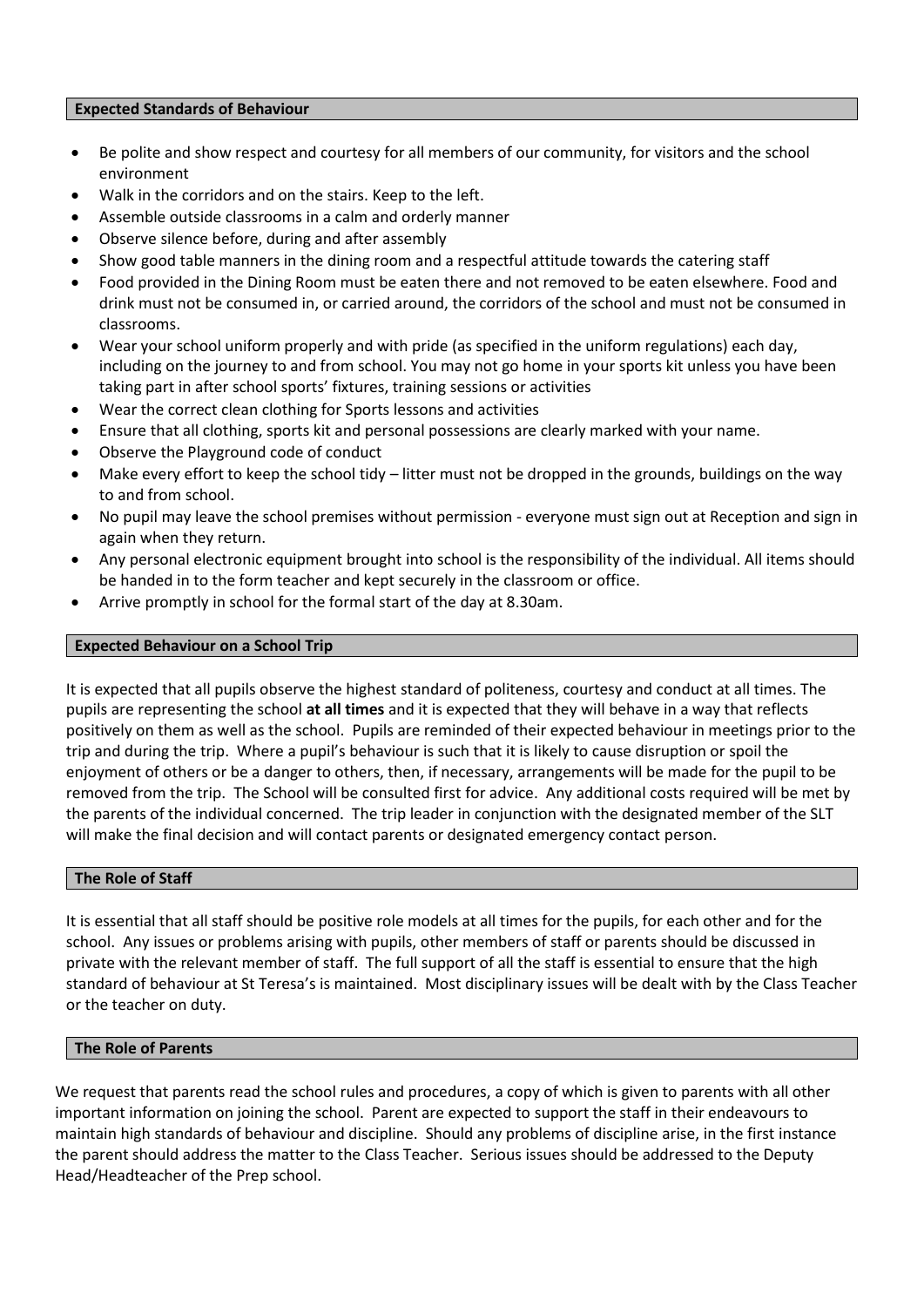## **Golden Book**

Each class has its own "Golden Book". Up to 4 children per class can be put in the Golden Book each week.

Children can go in the Golden Book for completing outstanding work, for a great attitude to learning, for excellent behaviour or living out Gospel Values (acts of outstanding kindness and generosity).

The teacher fills in the name of the child in the book and records why they are in it. The overall list is typed up and children's names are displayed in the weekly bulletin.

Children's names are read out in the Friday Celebration of Achievement assembly. They stand up and receive applause from the rest of the school and a golden sticker from the Headteacher

## **Appendix 2**

#### **Intervention and Prevention Strategies**

- Win/win choice "thinking" spot, table points
- Get attention before speaking (use actions)
- "Give me 5" ears listening, lips still, mind awake, eyes looking, hands still
- Counting backwards setting time limits
- Acknowledge good behaviour
- "The look"
- Jar with corks (helps team spirit, full jar = treat)
- Preventative measures e.g. activity to do when the children come in, it gives them 5 minutes to calm down
- Stickers
- Standing near to a pupil
- Stop/think/do

#### **Reviewed and update by SCO/DIR January 2022**

**Governors' endorsement at the Pastoral and Safeguarding Committee Meeting 25th January 2022 Next review January 2023**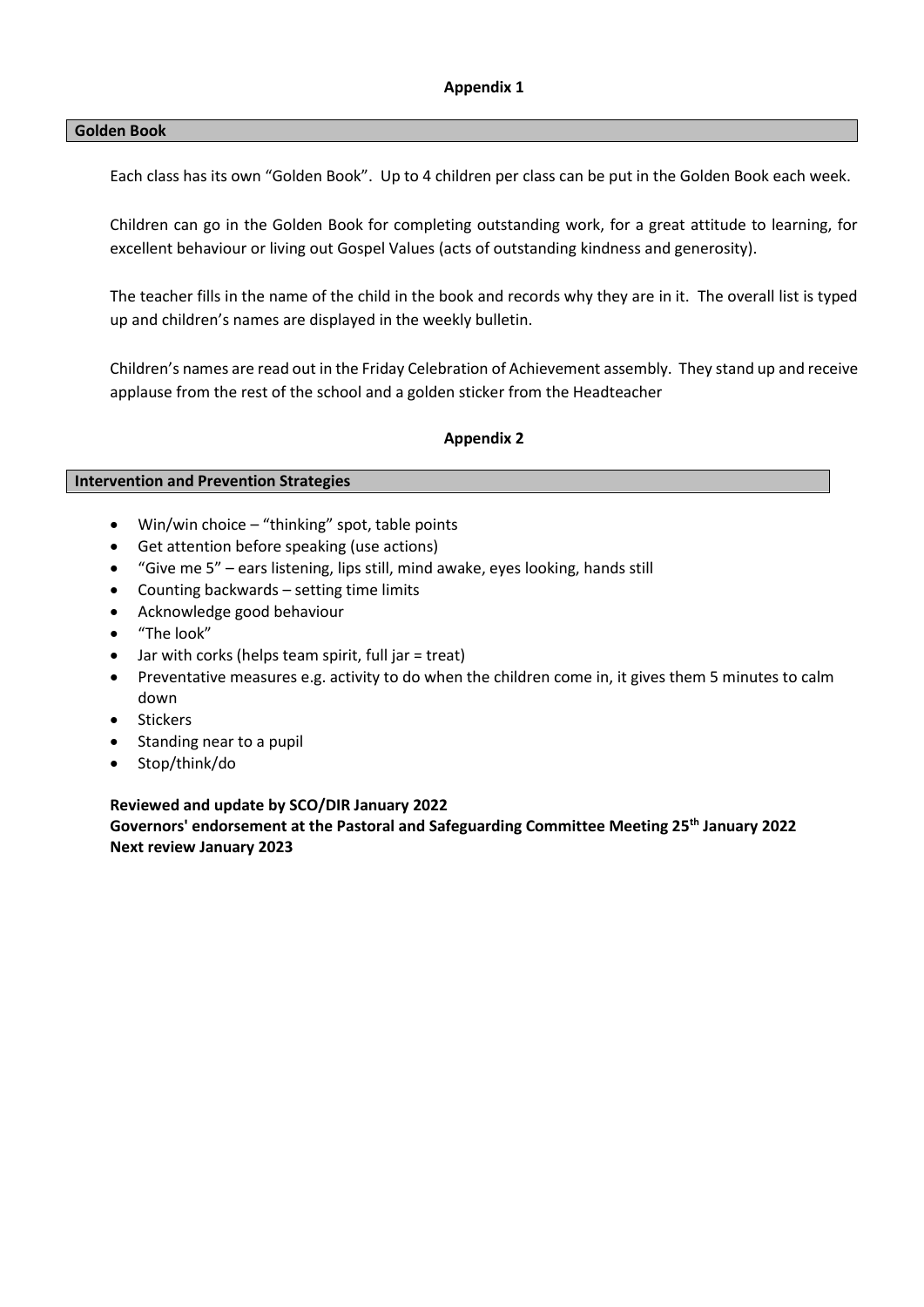# **Appendix 3**

## **Code of Conduct**

## **We show good manners all the time**

We speak and listen to each other in a polite way We respect each other's opinions, beliefs and cultures We trust one another We are honest

## **We care for everyone and everything**

We look after the world around us We look after our school building and all the resources We use for learning and play We make sure we stay safe at school

## **We take responsibility for our learning and that of others**

We follow all instructions with attention and thought We complete all tasks set and hand them in on time We take pride in the work that we do

## **Appendix 4**

## **Playtime Code of Conduct**

#### **We show good manners all the time**

We are friendly and polite to others We respect each other's opinions, beliefs and cultures We are honest We stay outside to play and ask if we need to use the bathroom or go to the library We make sure we arrive at clubs/activities on time We inform the teacher if we are unable to attend a club

## **We care for everyone and everything**

We use the litterbins for our rubbish We look after all the resources we use at playtime We play safely with equipment and each other We wear suitable clothing for the weather We look after our school grounds We leave our pencil cases inside We are inclusive of all

# **We take responsibility for our learning and that of others**

We follow all instructions with attention and thought